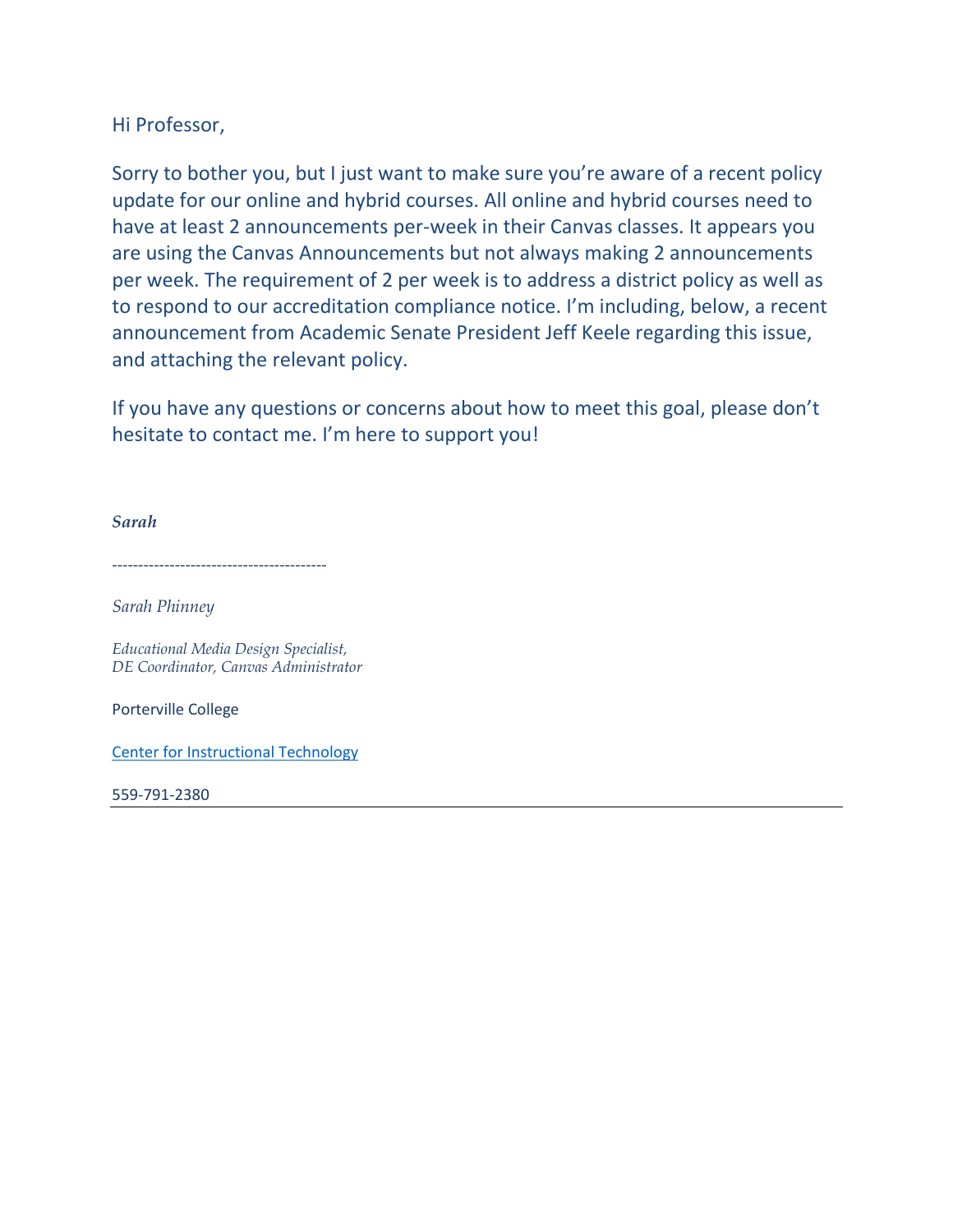**From:** Jeff Keele **Sent:** Tuesday, February 12, 2019 12:40 PM **Subject:** URGENT: PC Plan to address ACCJC's Compliance recommendation in Distance Education -- Please Act **Importance:** High

## Colleagues:

In response to the accreditation compliance notice we received (which I emailed about a couple of weeks ago), our Distance Education committee proposed and the Academic has approved the attached amended policy on "Regular and Effective Contact" in distance education classes. I want to thank the people on our Distance Education Committee for their impressive and rapid response to this problem.

The most pressing component that most directly addresses how we are responding and what we need each on-line instructor to do immediately is addressed in the section, starting on page 1 and headed "INSTRUCTOR-INITIATED CONTACT".

**Please, if you are not currently, or have not to this date, included one of the three options for documentable instructor-initiated contact, make that adjustment through any one of the three options proposed in the policy – whichever one is most convenient and appropriate to your current class system.**

**Because the ACCJC team will be making a follow-up visit in Fall 2019 and looking at our online classes from THIS SEMESTER, we must be sure that we are immediately implementing at least these minimum, documentable practices to demonstrate faculty to student contact.** 

If the policy is not clear to you, or if you are unsure what change you may need to make to assure that your own online class is compliant, our distance education committee co-chairs, Karen Bishop and Sarah Phinney are likely the two people on campus most prepared and able to answer your questions. The Academic Senate and CCA have both considered and given approval to have a classified staff member survey all of our current online classes and make a contact with faculty who are teaching online if any class's CANVAS shell does not include clear evidence of instructor-initiated contact that will be evident to the ACCJC team this fall. Sarah Phinney has been asked to make that survey. She is not evaluating our courses and her message to an instructor is not a part of that instructor's evaluation. However, I implore each of you, please make your best effort to ensure that clear evidence is visible in Canvas. If Sarah tells you that she can't see it, please work cordially with her to understand what you can do to make the evidence visible. The fact that in some of our classes that evidence was not visible in our standard operating system is the reason we are out of compliance. Sarah's input is not punitive; she has been asked to identify classes where the necessary evidence is not visible and let the instructor know. She is our best resource for helping any of us learn how to make our ongoing interactions with students part of the visible canvas record for accreditation purposes.

Thank you, each, for your continued efforts to help all of our students achieve their potential and reach their goals. Sincerely, Jeff

*Jeff Keele, Ph.D. Professor of Political Science*